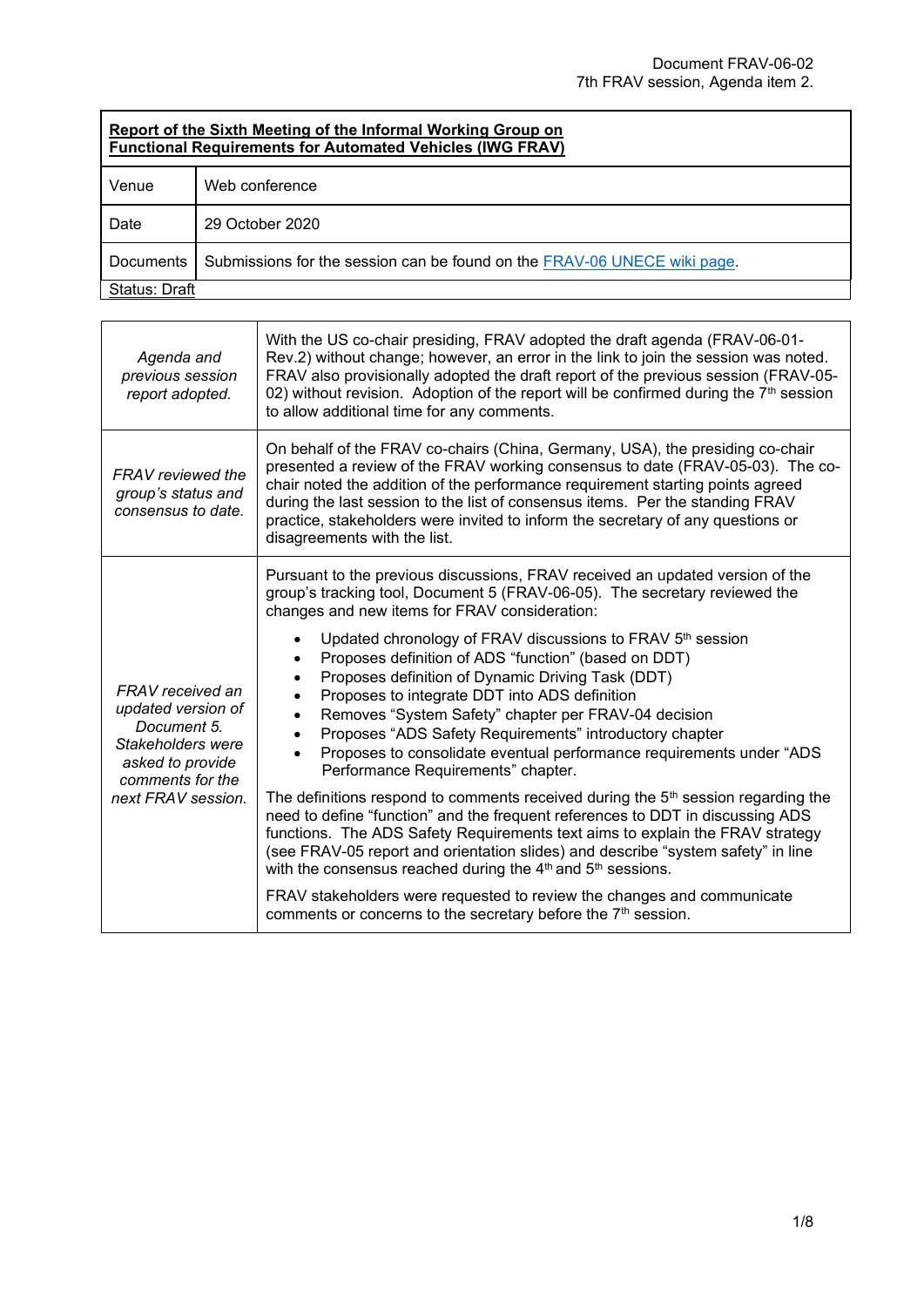| Japan presented its<br>views on ODD.                                                                                              | Japan presented its views on the scope of ODD descriptions, stating that the ODD<br>specifies the range of conditions under which the ADS operates and the<br>circumstance where the ADS would transfer control to the [human] driver (FRAV-<br>06-09-Rev.1). Although ADS may have multiple features, Japan suggested that the<br>basic performance requirement is for the ADS to transfer control whenever it<br>encounters an ODD limit.                                                                                                                                                                                                                                                                                                                                                                                                                                                                                                                                                                                                                                                                 |
|-----------------------------------------------------------------------------------------------------------------------------------|-------------------------------------------------------------------------------------------------------------------------------------------------------------------------------------------------------------------------------------------------------------------------------------------------------------------------------------------------------------------------------------------------------------------------------------------------------------------------------------------------------------------------------------------------------------------------------------------------------------------------------------------------------------------------------------------------------------------------------------------------------------------------------------------------------------------------------------------------------------------------------------------------------------------------------------------------------------------------------------------------------------------------------------------------------------------------------------------------------------|
|                                                                                                                                   | Japan noted two exceptions for transfers of control: under conditions with a high<br>risk of collision and in response to an ADS internal failure (where failure responses<br>would be addressed separately from ODD considerations).                                                                                                                                                                                                                                                                                                                                                                                                                                                                                                                                                                                                                                                                                                                                                                                                                                                                       |
|                                                                                                                                   | Japan proposed ODD-related requirements:                                                                                                                                                                                                                                                                                                                                                                                                                                                                                                                                                                                                                                                                                                                                                                                                                                                                                                                                                                                                                                                                    |
|                                                                                                                                   | ADS should meet requirements within its ODD<br>$\bullet$<br>All conditions that would trigger a transition should be declared<br>$\bullet$<br>ADS should provide adequate warning of an impending ODD exit<br>$\bullet$<br>ADS should provide continued support if adequate warning cannot be<br>$\bullet$<br>provided (e.g., in the case of an unplanned ODD exit)<br>The ADS warning should continue until the user has transitioned to full<br>$\bullet$<br>control of the vehicle or an MRM has been initiated<br>The ADS should initiate a transition or MRM whenever it encounters a<br>$\bullet$<br>condition, including an internal failure, that prohibit safe operation<br>The ADS should not activate if there is a risk that the ODD conditions are<br>$\bullet$<br>not fulfilled and/or there is a risk of failing to operate normally<br>The ADS should inform the user via an optical signal if there is a risk of<br>$\bullet$<br>failure to operate normally<br>The ODD should be described in the user manual, and<br>$\bullet$<br>The ADS should detect all ODD boundaries.<br>$\bullet$ |
| FRAV discussed<br>the concept of ODD<br>elements as<br>boundaries that<br>would trigger<br>transitions of control<br>to the user. | SAE interpreted Japan's remarks as saying that the FRAV definition of ODD would<br>remain the same; however, the ADS description would in addition explain how the<br>transition should or must occur, etc. This additional explanation would not be part<br>of the ODD but would be relevant to how the ADS responds to an ODD exit. SAE<br>noted that inclusion of the "driver's condition" under item 2 of their document in the<br>description of the ODD is contrary to J3016 and the interpretation agreed by FRAV<br>(i.e., ODD refers to external environmental conditions).                                                                                                                                                                                                                                                                                                                                                                                                                                                                                                                        |
|                                                                                                                                   | SAE added that lane-changing would not be a feature of an ADS but rather a<br>function. ADS are Level 3 and above systems where the ADS must perform the<br>entire DDT. In the expert's view, lane-changing would be part of the DDT functions<br>regarding the capability to control lateral and longitudinal motion.                                                                                                                                                                                                                                                                                                                                                                                                                                                                                                                                                                                                                                                                                                                                                                                      |
| FRAV agreed that<br>the principles for<br>ODD element<br>definitions would<br>follow the<br><i>identification of</i>              | The expert from ITU expressed a different understanding of the ODD. The expert<br>viewed ODD as defining conditions the ADS could handle and the conditions that<br>would trigger a transfer of control. In his interpretation, the ODD could include<br>events such as an abrupt cut-in or abrupt deceleration of the lead vehicle because<br>these events would trigger a transfer.                                                                                                                                                                                                                                                                                                                                                                                                                                                                                                                                                                                                                                                                                                                       |
| these elements<br>pursuant to the<br>elaboration of<br>safety requirement<br>objectives.                                          | The presiding co-chair noted that FRAV would need to reconcile the different<br>interpretations. The secretary noted the previous FRAV decision to further address<br>ODD after having identified elements to be addressed in the description of an ADS.<br>FRAV agreed to define these elements while defining individual performance<br>requirements. As a result, FRAV would reconsider the ODD chapter once the<br>group has identified a sufficient set of elements.                                                                                                                                                                                                                                                                                                                                                                                                                                                                                                                                                                                                                                   |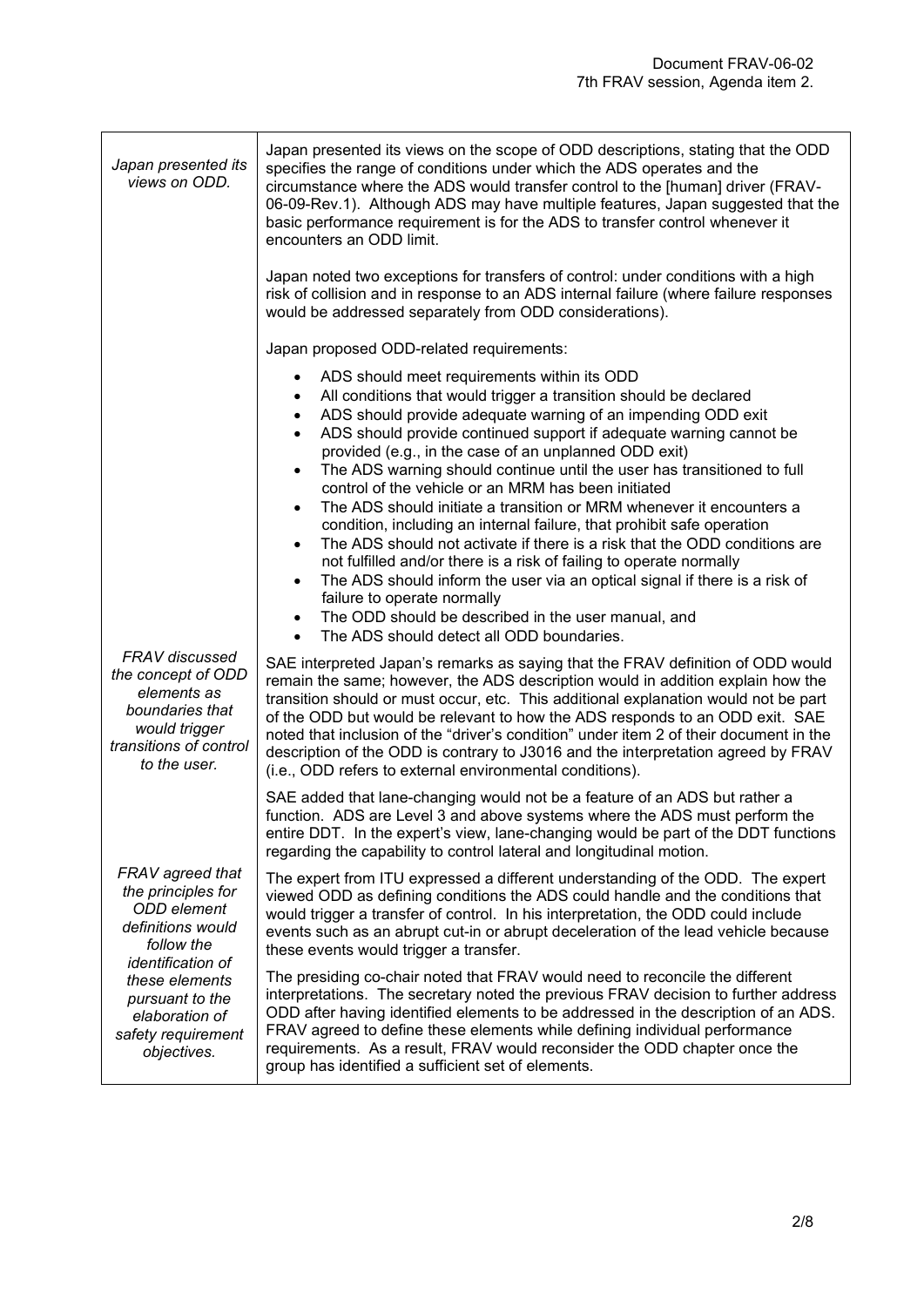| <b>FRAV</b> discussed<br>the terminology to<br>describe the human<br>being interacting<br>with the ADS with a<br>preference for<br>"user" that may<br>require additional<br>precision.                                                                                    | FRAV discussed different terms referring to the human being interacting with the<br>ADS such as driver, user, and operator. For consistency, FRAV was asked for<br>views on the preferred term. CLEPA preferred the term "user" to cover a human<br>with control over the DDT either in the vehicle or outside the vehicle. The UK<br>explained its use of the term "user-in-charge" as the person who activates and/or<br>deactivates the ADS and therefore has control over performance of the DDT.<br>CLEPA recalled that some ISO standards may also use this term. SAE added that<br>SAE J3016 has a definition of user as a generic reference to the human and uses<br>the term in allocating roles and responsibilities.<br>The presiding co-chair noted general support for the term "user". The secretary<br>requested any information the UK might wish to share on the definition of "user-in-<br>charge".                                                                                                 |
|---------------------------------------------------------------------------------------------------------------------------------------------------------------------------------------------------------------------------------------------------------------------------|-----------------------------------------------------------------------------------------------------------------------------------------------------------------------------------------------------------------------------------------------------------------------------------------------------------------------------------------------------------------------------------------------------------------------------------------------------------------------------------------------------------------------------------------------------------------------------------------------------------------------------------------------------------------------------------------------------------------------------------------------------------------------------------------------------------------------------------------------------------------------------------------------------------------------------------------------------------------------------------------------------------------------|
| <b>FRAV</b> discussed<br>the elaboration of<br>the five starting<br>points for defining<br>performance<br>requirements.<br>Japan proposed to<br>consolidate the 142<br>candidate proposals<br>from the January<br>session under the<br>starting points.<br>FRAV agreed to | Japan presented document FRAV-06-06 summarizing an assessment of the five<br>starting points for performance requirements against the 142 candidate<br>requirements collected during FRAV-02 (detailed in document FRAV-06-07).<br>Based on the assessment, Japan believes that the five starting points are good<br>enough to cover ADS safety. Japan noted three candidate items relating to Level 4<br>Mobility as a Service applications that could not be classified under the starting<br>points. Therefore, Japan proposed developing safety requirements in two steps,<br>starting with Level 3 ADS before proceeding to Level 4 ADS. For the first step,<br>Japan proposed that FRAV reconcile the raw list of candidate items to produce a<br>consolidated list while refining the five starting points to address interactions with<br>other road users and ODD. Japan also suggested interaction with WP.1 on traffic<br>laws.<br>CLEPA noted similar work and suggested a need to eliminate overlaps and |
| further consider this<br>work at its next<br>session.                                                                                                                                                                                                                     | redundancies in the raw list. The FRAV co-chair from Germany suggested that<br>document FRAV-06-07 provided a good basis for elaborating the five starting<br>points.                                                                                                                                                                                                                                                                                                                                                                                                                                                                                                                                                                                                                                                                                                                                                                                                                                                 |
| Japan proposed<br>distinguishing<br>between Level 3<br>and Level 4 ADS in<br>separate steps.                                                                                                                                                                              | The presiding co-chair encouraged stakeholders to review FRAV-06-07 and provide<br>comments to the secretary prior to the next FRAV session. The co-chair also<br>accepted CLEPA's proposal for collaborate with Japan on a joint proposal based on<br>their respective work.                                                                                                                                                                                                                                                                                                                                                                                                                                                                                                                                                                                                                                                                                                                                         |
| Japan noted its<br>initial work on<br>external signaling of<br>an ADS.                                                                                                                                                                                                    | Japan explained that under its national law, ADS vehicles are required to display a<br>special symbol (i.e., a sticker affixed on the rear of the vehicle) to indicate to other<br>road users that the vehicle can operate in automated mode. In particular, the<br>sticker enables police to know whether a vehicle has an ADS. However, Japan<br>noted the limitations of this approach in communicating the status of the ADS and<br>requested FRAV attention towards improving the external communication. In this<br>regard, the co-chair from Germany recalled discussions in WP.29 and GRE<br>regarding dynamic signaling of an ADS vehicle status to other road users. WP.29<br>agreed at the time that FRAV should first consider this issue and then, if needed,<br>seek GRE support related to the use of light-signaling for this purpose.                                                                                                                                                                |

 $\overline{1}$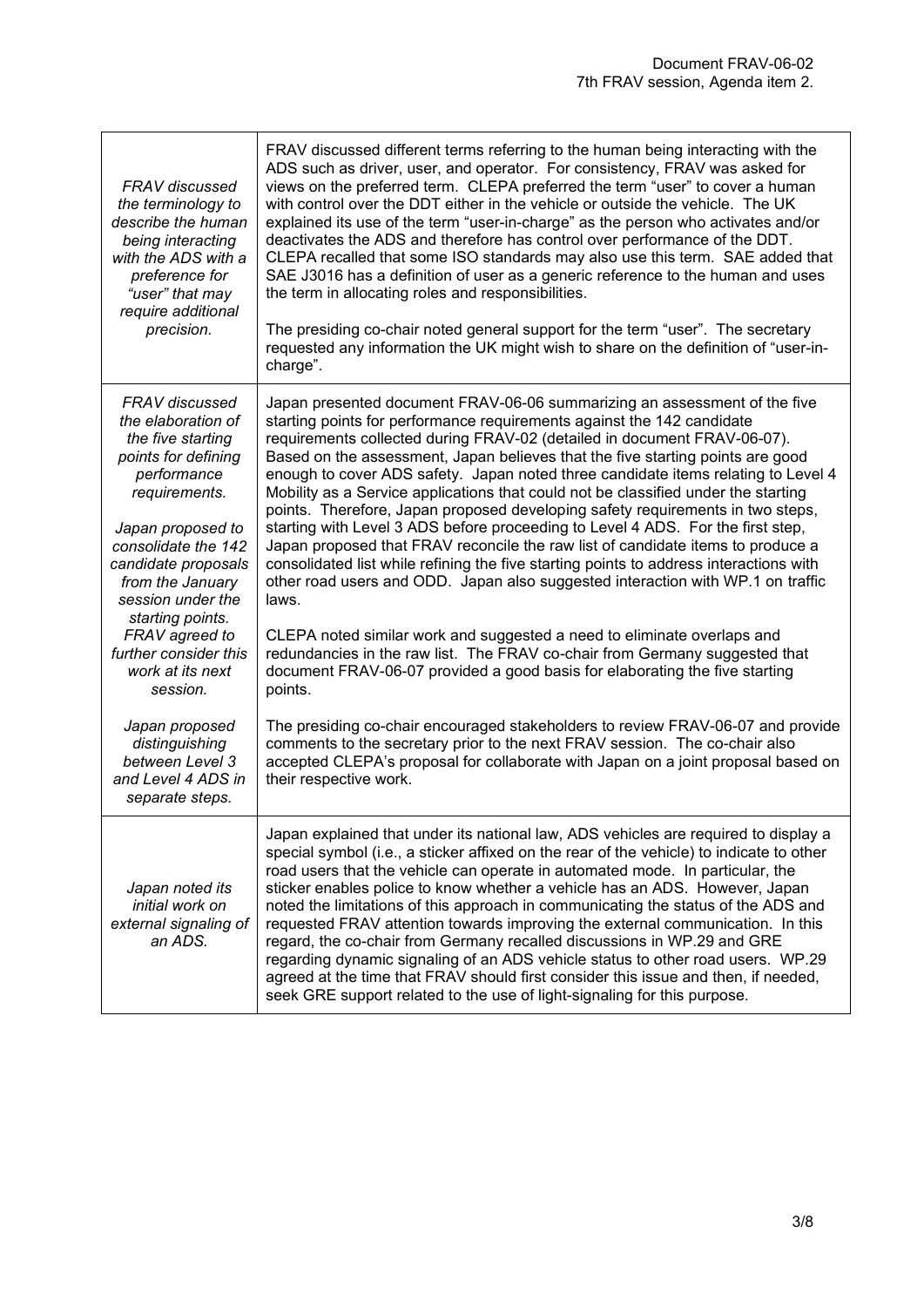| <b>The Netherlands</b><br>stressed the<br>importance of<br>approaching<br>requirements from<br>the standpoint of<br>the user and human<br>factors, especially<br>to ensure<br>reasonable<br>uniformity in HMI. | The expert from the Netherlands presented document FRAV-06-10 regarding<br>human factors performance requirements. The expert recommended that FRAV<br>address human factors engineering aspects of ADS (i.e., ensuring that an ADS can<br>be operated safely by users). The expert noted previous discussions and<br>references in the AV Framework Document to HMI, proposing that human factors<br>aspects can be address under the FRAV starting point 2 (ADS should interact<br>safely with the user). The expert explained that each user constructs a mental<br>model of the ADS that influences the user's expectations, attention, and decision-<br>making. Harmonized and simple user interfaces, transparent information, and<br>effective user training foster more uniform mental models across all users. The<br>better and more accurate the mental models are, the lower the risks of misuse.<br>Uniformity can be promoted by addressing challenges (e.g., transitions, mode<br>confusion, misuse) based on the needs of the ADS user (transparency, simplicity,<br>saliency, etc.).<br>CLEPA suggested that specific examples for simple, effective user interfaces would<br>be helpful to further discussion. |
|----------------------------------------------------------------------------------------------------------------------------------------------------------------------------------------------------------------|----------------------------------------------------------------------------------------------------------------------------------------------------------------------------------------------------------------------------------------------------------------------------------------------------------------------------------------------------------------------------------------------------------------------------------------------------------------------------------------------------------------------------------------------------------------------------------------------------------------------------------------------------------------------------------------------------------------------------------------------------------------------------------------------------------------------------------------------------------------------------------------------------------------------------------------------------------------------------------------------------------------------------------------------------------------------------------------------------------------------------------------------------------------------------------------------------------------------------------|
| Germany proposed<br>revisions and<br>clarifications to the<br>safety requirements<br>OICA/CLEPA                                                                                                                | The expert from Germany (BMVI) presented document FRAV-06-11 commenting<br>on document FRAV-06-04 (elaboration of safety requirements). The expert noted<br>frequent use of the term "foreseeable" and suggested a need to define this concept.<br>Germany emphasized the high-level requirement that an ADS should not itself<br>cause a collision due to its driving behavior. Germany disagreed with certain<br>passages in FRAV-06-04 and proposed clarifications and improvements to the text.<br>Germany requested the FRAV stakeholders to review its comments.<br>CLEPA expressed general agreement with Germany's proposals; however, the                                                                                                                                                                                                                                                                                                                                                                                                                                                                                                                                                                               |
| derived from<br>national/regional<br>guidelines and<br>other sources.                                                                                                                                          | expert noted that the statement "the ADS should not cause traffic accidents that are<br>reasonably foreseeable and preventable" recognizes that some situations cannot<br>be avoided by an ADS. The expert expressed concern that the proposed revisions<br>related to this concept would remove this understanding.                                                                                                                                                                                                                                                                                                                                                                                                                                                                                                                                                                                                                                                                                                                                                                                                                                                                                                             |
| Germany urged<br>FRAV to develop a<br>more precise<br>definition of<br>"foreseeable"<br>collisions an ADS                                                                                                      | Japan was unable to accept the deletion of "The nominal operation of the ADS shall<br>result in equal or safer performance than a human driver, i.e. achieve a neutral or<br>positive risk balance" given the importance attached to achieving this minimum<br>overall performance level. Japan proposed to further consider the German<br>proposals and submit comments for the next session.                                                                                                                                                                                                                                                                                                                                                                                                                                                                                                                                                                                                                                                                                                                                                                                                                                   |
| should be able to<br>avoid.                                                                                                                                                                                    | The presiding co-chair accepted Japan's proposal and urged stakeholders to<br>consider proposals for improving document FRAV-06-04. The secretary provided<br>additional background concerning the starting points. In particular, the secretary<br>noted that "the ADS should drive safely" concerns behavior under the control of the<br>driver while "the ADS should manage safety-critical situations" address responses<br>to the behavior of other roads (i.e., driving aspects outside the control of the driver).                                                                                                                                                                                                                                                                                                                                                                                                                                                                                                                                                                                                                                                                                                        |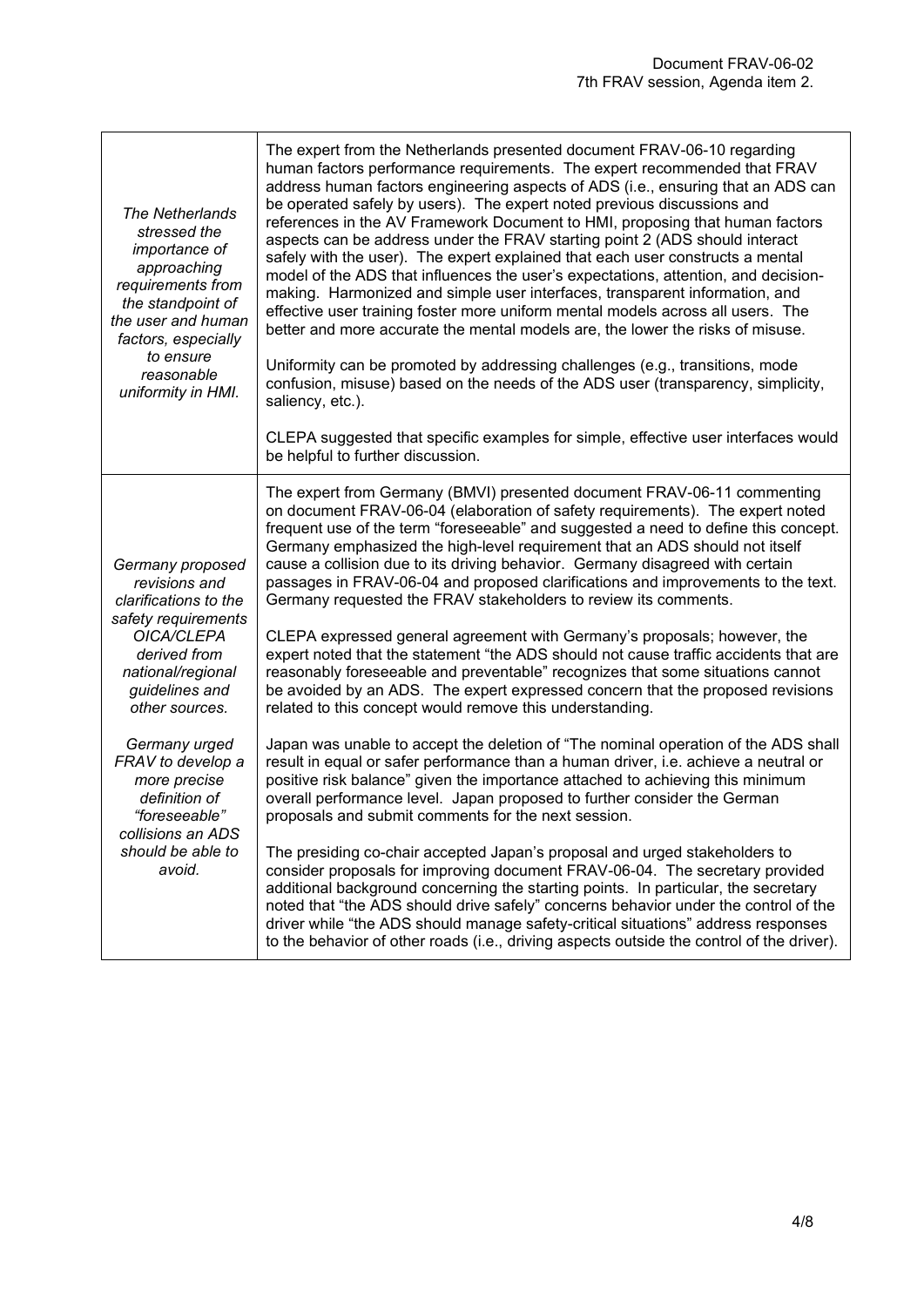|                                                                                                                                                                                                                      | JRC proposed that FRAV consider "string stability" in formulating ADS performance<br>requirements. String stability refers to the impact of a vehicle's driving behavior on<br>other vehicles, especially related to a "string" of vehicles following one another in a<br>lane of travel. Braking and accelerating behaviors are known to contribute to traffic<br>congestion and the "accordion effect". JRC described string stability as "the<br>capability of the ADS to react to a perturbation in the speed profile of the leading<br>vehicle with a perturbation in its speed profile of lower or equal absolute magnitude<br>independently from the driving conditions". In other words, achieving an ADS<br>response to a lead vehicle deceleration in a way that would not amplify the<br>deceleration leading to "stop and go" patterns in dense traffic.                                                                                                                                                                                                                                                                                                                                                                                                                                                                                                                                                                                                                                                                                                                                                                                                                                                                                                                                                                                                                                                                                       |
|----------------------------------------------------------------------------------------------------------------------------------------------------------------------------------------------------------------------|------------------------------------------------------------------------------------------------------------------------------------------------------------------------------------------------------------------------------------------------------------------------------------------------------------------------------------------------------------------------------------------------------------------------------------------------------------------------------------------------------------------------------------------------------------------------------------------------------------------------------------------------------------------------------------------------------------------------------------------------------------------------------------------------------------------------------------------------------------------------------------------------------------------------------------------------------------------------------------------------------------------------------------------------------------------------------------------------------------------------------------------------------------------------------------------------------------------------------------------------------------------------------------------------------------------------------------------------------------------------------------------------------------------------------------------------------------------------------------------------------------------------------------------------------------------------------------------------------------------------------------------------------------------------------------------------------------------------------------------------------------------------------------------------------------------------------------------------------------------------------------------------------------------------------------------------------------|
| JRC explained its<br>research into the                                                                                                                                                                               | JRC presented the results of research undertaken on public roads and test tracks to<br>quantify the effects of automated behavior (based on adaptive cruise control and<br>related ADAS). This research demonstrated how such adaptive systems,<br>depending upon the settings, can cause and/or exacerbate accordion effects and<br>traffic flow congestion.                                                                                                                                                                                                                                                                                                                                                                                                                                                                                                                                                                                                                                                                                                                                                                                                                                                                                                                                                                                                                                                                                                                                                                                                                                                                                                                                                                                                                                                                                                                                                                                              |
|                                                                                                                                                                                                                      | The expert from JRC directed stakeholders to the research paper (provided for<br>convenience as FRAV-06-15) and to the data sets from these experiments.                                                                                                                                                                                                                                                                                                                                                                                                                                                                                                                                                                                                                                                                                                                                                                                                                                                                                                                                                                                                                                                                                                                                                                                                                                                                                                                                                                                                                                                                                                                                                                                                                                                                                                                                                                                                   |
| performance of<br>systems such as<br>ACC in traffic. JRC<br>urged attention to<br>string stability to<br>reduce risks of<br>traffic perturbations<br>due to ADS<br>responses to<br>deceleration of lead<br>vehicles. | The expert from CLEPA noted ISO standards recommending headway time gaps<br>for adaptive cruise control (ACC), but suggested that an ADS performance<br>requirement would be stipulated in terms of compliance with traffic regulations.<br>Road traffic regulations generally stipulate longer headways. For example, ISO<br>uses about 0.8 seconds for a shorter time gap and 1.2-2.0 seconds for a longer<br>time-gap setting. The expert referred to the ALKS regulation (UN R157) that<br>propose far longer time gaps than the ISO ACC shorter setting. As a result, an<br>ADS would have longer time gaps than a typical ACC on a shorter setting that<br>would seem to reduce risks for traffic perturbation. The JRC expert acknowledged<br>that longer headways help string stability but do not guarantee string stability. JRC<br>noted that headways prescribed in traffic laws are often not respected in human<br>driver traffic patterns. Therefore, the expert urged FRAV to consider real-world<br>traffic flows and driver behaviors towards limiting perturbations. Longer headways<br>may ensure string stability, but the expert proposed that FRAV include provisions to<br>address this issue in order to achieve the desired real-world outcomes. The expert<br>from CLEPA offered that other factors such as ADS reaction times could influence<br>driving interactions. The JRC expert agreed, noting that anticipatory responses<br>play an important role in maintaining string stability. In the experiments, drivers<br>could adapt their behavior by observing vehicles further ahead in the string of<br>vehicles. To the extent that ADS can detect the behavior of such vehicles, ADS<br>could similarly adapt their driving to minimize perturbations. JRC suggested<br>providing a high-level performance requirement where manufacturers would be free<br>to develop solutions to address the risk of perturbations. |
|                                                                                                                                                                                                                      | SAE asked whether the Commission had plans to regulate ACC in addition to the<br>suggestion to address ADS in FRAV. The expert from JRC explained the role of his<br>agency to provide research to support decisions by the Commission, so he was not<br>in a position to comment on Commission responses to the research.                                                                                                                                                                                                                                                                                                                                                                                                                                                                                                                                                                                                                                                                                                                                                                                                                                                                                                                                                                                                                                                                                                                                                                                                                                                                                                                                                                                                                                                                                                                                                                                                                                 |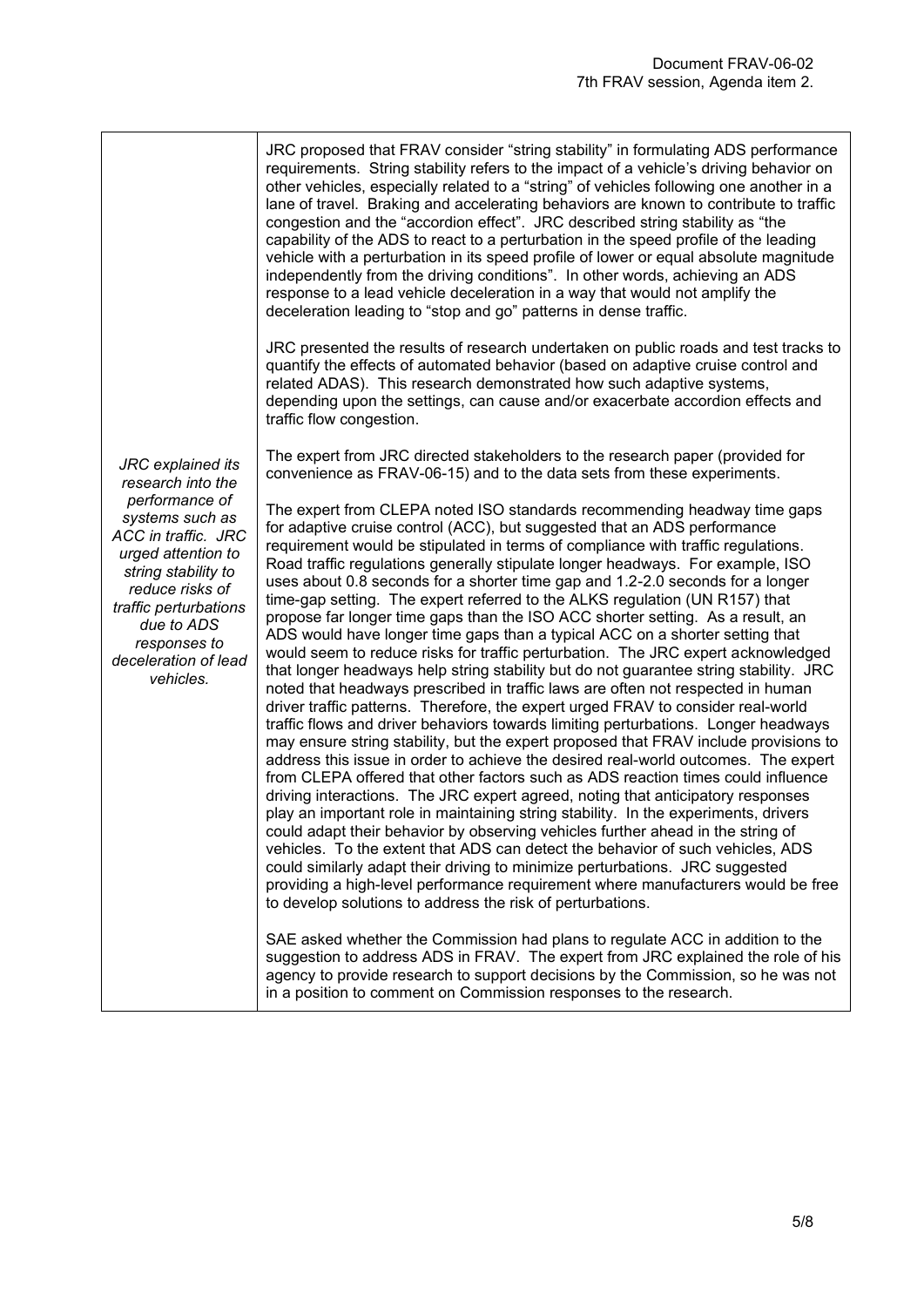| <b>FRAV</b> continued its<br>discussion of<br>methods for<br>determining<br>performance limits.                                | The presiding co-chair turned the discussion to the next agenda item on<br>approaches to setting performance limits. In order to meet the session time<br>constraints, the co-chair requested brevity while allowing for further discussion at<br>the next session if desired. The co-chair noted the discussions from the previous<br>FRAV session where stakeholders suggested that the different approaches might<br>be complementary and used in combination to justify decisions on performance<br>limits.<br>Japan elaborated on its concept for criteria by which to determine appropriate |
|--------------------------------------------------------------------------------------------------------------------------------|---------------------------------------------------------------------------------------------------------------------------------------------------------------------------------------------------------------------------------------------------------------------------------------------------------------------------------------------------------------------------------------------------------------------------------------------------------------------------------------------------------------------------------------------------------------------------------------------------|
| FRAV agreed to<br>consider the<br>methods based on<br>Japan's proposal<br>for a matrix of                                      | principles and methods for setting performance limits (FRAV-06-08). In response to<br>stakeholder requests, Japan provided more information on the proposed criteria<br>and its matrix for considering the various approaches. Japan requested<br>stakeholders to review the document and provide feedback on the criteria and<br>matrix proposal.                                                                                                                                                                                                                                                |
| criteria.<br>FRAV requested<br>stakeholders to<br>provide further<br>information on the<br>methods and their<br>application in | The secretary explained that FRAV would be discussing the different methods for<br>justifying performance limits during the next few sessions. FRAV's immediate task<br>is to define an initial set of high-level performance objectives. After these objectives<br>have been agreed, FRAV would turn to developing measurement and/or verification<br>criteria as needed. Therefore, the secretary suggested that stakeholders interested<br>in presenting methods use Japan's criteria as a means to inform the group on the<br>application of the methods to ADS performance requirements.     |
| reaching consensus<br>on performance<br>limits.                                                                                | Germany supported the secretary's proposal and would use the criteria to elaborate<br>its explanations on state-of-the-art based criteria. However, Germany requested<br>further information regarding Japan's proposal to based limits on a careful and<br>competent human driver model. Germany requested Japan to provide a<br>presentation on this approach, recalling an earlier presentation provided to the<br>ACSF group.                                                                                                                                                                 |
|                                                                                                                                | JRC provided a condensed presentation of its views regarding performance levels<br>(FRAV-06-12). JRC emphasized two safety aspects of complying with traffic laws<br>and avoiding collisions, recalling the ALKS regulation specifications for following<br>distance and equation regarding time-to-collision and collision avoidance.                                                                                                                                                                                                                                                            |
| JRC proposed a<br>method combining                                                                                             | The expert from JRC recalled Japan's model for establishing performance levels<br>based upon the behaviors of an attentive driver and the proposed standard that<br>ADS performance should be equal to or better than such a driver. Japan's<br>approach enabled the definition of boundaries between avoidable and unavoidable<br>collisions.                                                                                                                                                                                                                                                    |
| Japan's driver<br>model approach<br>with mathematical<br>safety envelope<br>methods.                                           | Although Japan's approach has substantial merits, JRC identified some<br>weaknesses, especially in capturing the additional contributions of state-of-the-art<br>ADS to road safety. Therefore, JRC considered approaches complementary to<br>Japan's proposal. The "safety envelope" approach provides a mathematical model<br>to create a dynamic space around the vehicle (e.g., NVIDIA Safety Force Field, Intel<br>Responsibility-Sensitive Safety).                                                                                                                                         |
|                                                                                                                                | The safety envelope approaches provide clear mathematical formulas based on<br>physics and technological properties that can be updated as ADS capabilities<br>progress. However, JRC sees risks that the approach could limit OEM options and<br>fixed parameters could hinder innovation. Therefore, JRC proposed to consider the<br>safety envelope approach to develop avoidable/unavoidable limits for scenarios but<br>not in establishing driving behavior requirements. JRC characterized the former as<br>"performance requirements" and the latter as "behavioral requirements".        |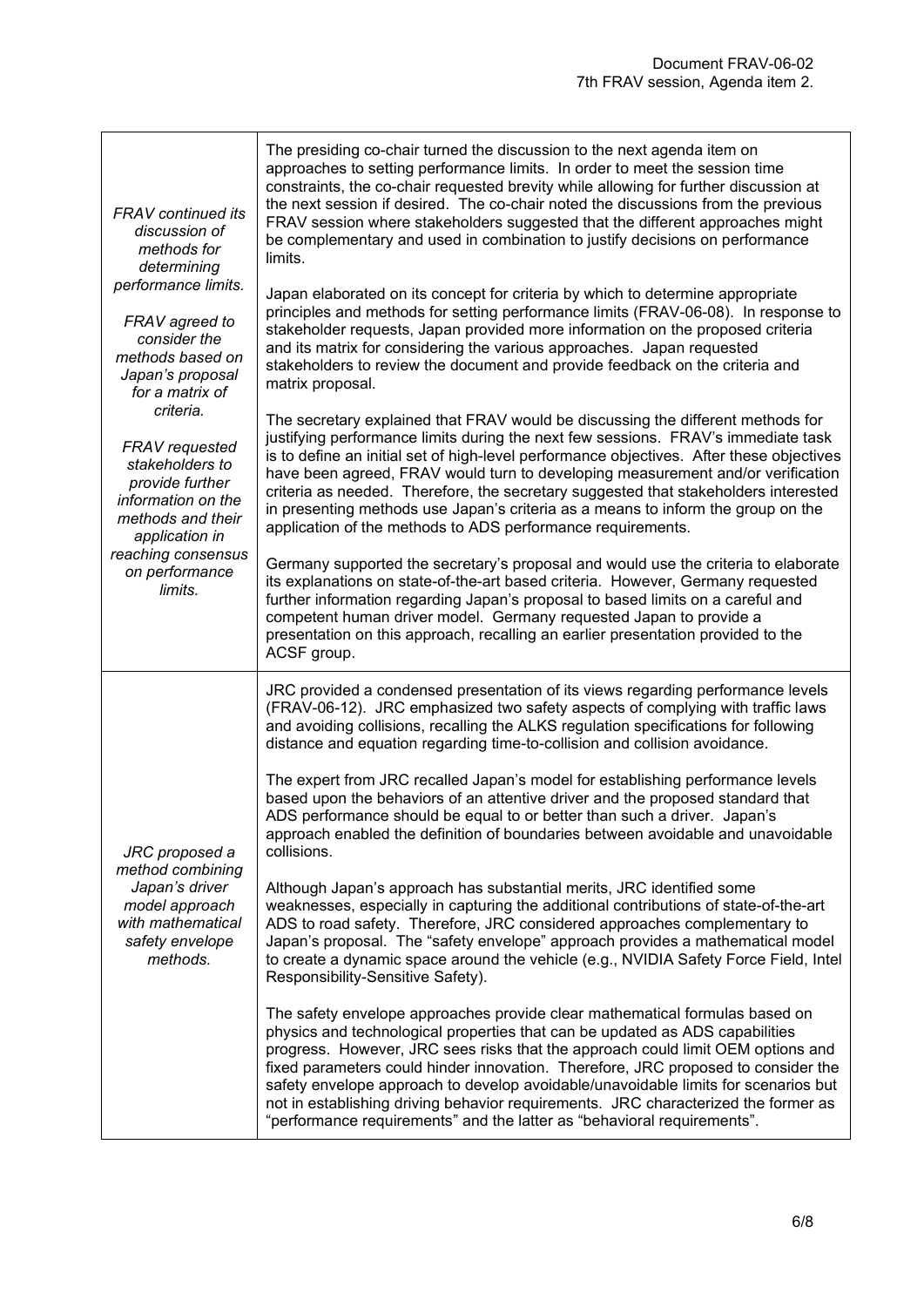*JRC found that the driver model and safety envelope method outcomes suggest an optimal "positive risk" balance based on defining the unavoidable boundaries where neither method determines a collision is avoidable.*

In its presentation, JRC compared the results of Japan's driver model, the ALKS time-to-collision method, and the Intel RSS approach. JRC applied modest performance parameters under the RSS mathematical models to ensure a reasonable comparison. This comparison allowed JRC to overlay the performance ranges of the methods in terms of where they determine the avoidable/unavoidable collision boundaries. JRC found that the ALKS TTC and Japanese driver models produced similar results. The RSS approach, however, resulted narrower or smaller ranges for unavoidable collisions (alternatively, the range of avoidable collisions was greater) in many instances. As a result, JRC concluded that a combination of Japan's approach with a mathematical safety envelope method based on ADS capabilities would enable definition of unavoidable collisions based on whether neither method would result in avoidance. Ultimately, this combined approach would result in a positive risk balance where ADS performance would consistently equal or exceed human driver performance. Therefore, the next step for FRAV would be to agree on the requisite driver models and safety envelope parameters to underpin performance requirements.

SAE stressed the importance to reach consensus on appropriate parameter values in applying the safety envelope methods. In addition, the use of approaches based on fault should be considered for whether they are sufficient in a regulatory context. CLEPA agreed with SAE on the need to further explore the proposal but praised the JRC work as a way to consolidate the work done so far on the various methods. CLEPA raised a concern that driver models may not be applicable across all driving environments, resulting in complex "models within models" that may be difficult to implement. The CLEPA expert noted work under IEEE to define harmonized driving policies around the world during the past 18 months that had yet to arrive at a conclusion. Rather than harmonizing policies, the IEEE work has turned to work on harmonizing the assumptions on driver behaviors used in the policies. The expert raised concern over the time available and the time required to reach consensus decisions on parameters for the safety envelope formulas. JRC agreed with the observation but stressed the need to be pragmatic. FRAV needs to start from somewhere to avoid prolonged discussion of methods without significant progress towards defining performance requirements.

*RDW urged caution to avoid overemphasis of collision scenarios based on human performance given that ADS may consistently avoid such situations.*

Japan appreciated the JRC presentation but stressed that the immediate objective concerned the reaching consensus on the concept of the safety level to be achieved by ADS (rather than agreeing on the method for validating performance limits). Japan asked whether JRC views the safety envelope method as a method to define the basic safety level or to define specific limits for validating ADS performance. JRC replied that they used the safety envelope for the same purpose as the driver model to define performance requirements, not behavioral requirements.

RDW noted the JRC focus on collision scenarios and suggested that ADS performance should also be considered in terms of avoiding such situations in the first place. The ADS may not encounter such dangerous circumstances with the same frequency as human drivers which could lead to excessive attention to situations that may occur relatively rarely for an ADS.